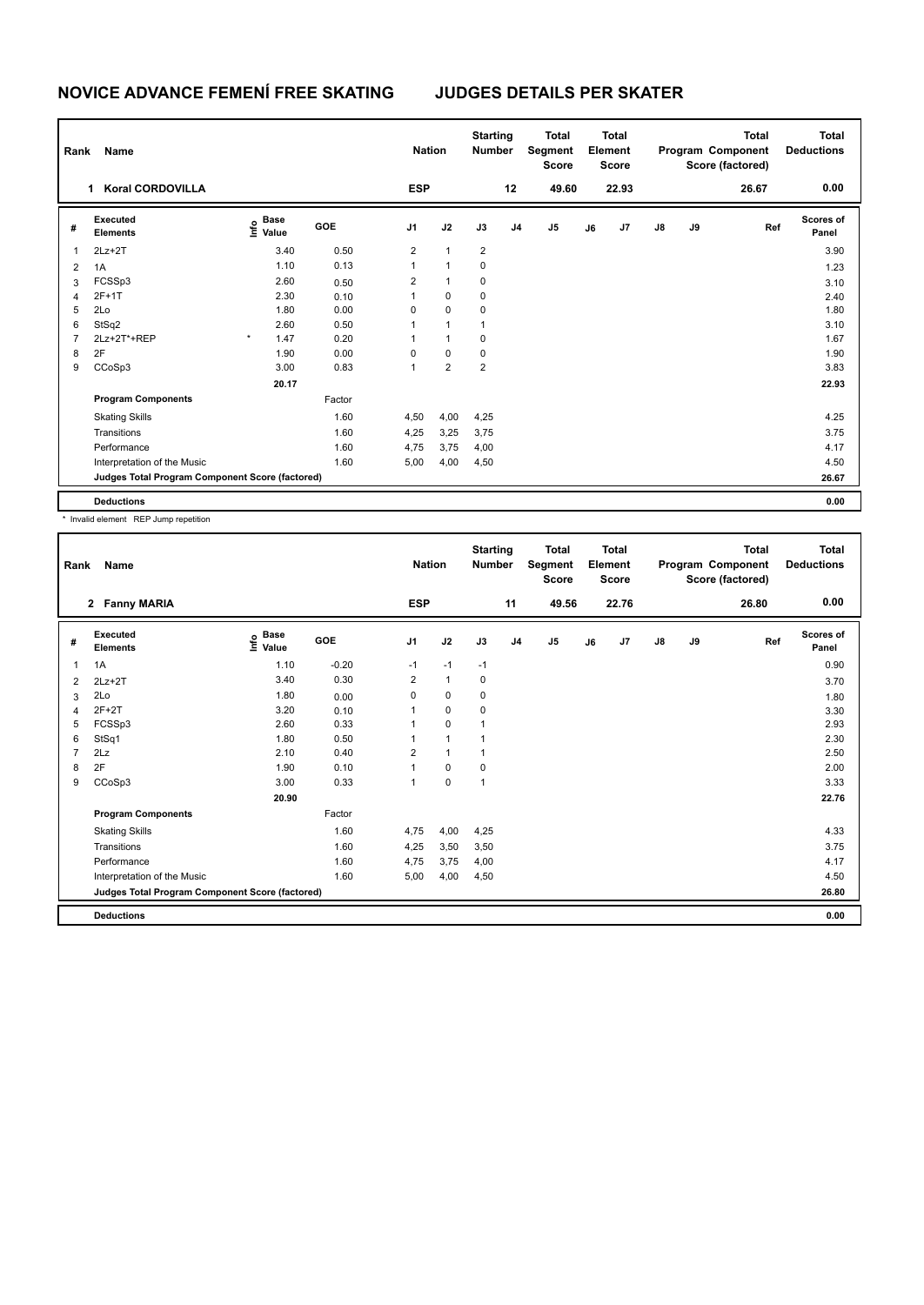| Rank           | Name                                            |   |                                  |         |            | <b>Nation</b>        | <b>Starting</b><br><b>Number</b> |                | <b>Total</b><br>Segment<br><b>Score</b> |    | <b>Total</b><br>Element<br><b>Score</b> |               |    | <b>Total</b><br>Program Component<br>Score (factored) | Total<br><b>Deductions</b> |
|----------------|-------------------------------------------------|---|----------------------------------|---------|------------|----------------------|----------------------------------|----------------|-----------------------------------------|----|-----------------------------------------|---------------|----|-------------------------------------------------------|----------------------------|
|                | Erika RIERA MARTÍNEZ<br>3                       |   |                                  |         | <b>ESP</b> |                      |                                  | 10             | 47.59                                   |    | 22.76 B                                 |               |    | 25.33                                                 | 0.50                       |
| #              | Executed<br><b>Elements</b>                     |   | <b>Base</b><br>e Base<br>⊆ Value | GOE     | J1         | J2                   | J3                               | J <sub>4</sub> | J <sub>5</sub>                          | J6 | J <sub>7</sub>                          | $\mathsf{J}8$ | J9 | Ref                                                   | Scores of<br>Panel         |
| 1              | 2A                                              |   | 3.30                             | $-0.33$ | $-1$       | $-1$                 | $\mathbf 0$                      |                |                                         |    |                                         |               |    |                                                       | 2.97                       |
| $\overline{2}$ | 2Lo                                             |   | 1.80                             | 0.10    | 1          | $\mathbf 0$          | 0                                |                |                                         |    |                                         |               |    |                                                       | 1.90                       |
| 3              | 2Lz+1A+SEQ                                      | 1 | 2.56                             | $-0.20$ | 0          | $-1$                 | $-1$                             |                |                                         |    |                                         |               |    |                                                       | 2.36                       |
| 4              | 2F+1A+SEQ                                       |   | 2.40                             | $-0.30$ | $-1$       | $-1$                 | $-1$                             |                |                                         |    |                                         |               |    |                                                       | 2.10                       |
| 5              | FCCSp3                                          |   | 2.80                             | 0.50    | 1          | $\mathbf{1}$         | 1                                |                |                                         |    |                                         |               |    |                                                       | 3.30                       |
| 6              | 2Lz<<                                           |   | 0.60                             | $-0.30$ | $-3$       | $-3$                 | $-3$                             |                |                                         |    |                                         |               |    |                                                       | 0.30                       |
| $\overline{7}$ | 2F                                              |   | 1.90                             | 0.00    | 0          | $\mathbf 0$          | 0                                |                |                                         |    |                                         |               |    |                                                       | 1.90                       |
| 8              | CCoSp3                                          |   | 3.00                             | 0.83    | 1          | $\overline{2}$       | 2                                |                |                                         |    |                                         |               |    |                                                       | 3.83                       |
| 9              | StSq2                                           |   | 2.60                             | 0.50    | 1          | $\blacktriangleleft$ | 1                                |                |                                         |    |                                         |               |    |                                                       | 3.10                       |
|                |                                                 |   | 20.96                            |         |            |                      |                                  |                |                                         |    |                                         |               |    |                                                       | 22.76                      |
|                | <b>Program Components</b>                       |   |                                  | Factor  |            |                      |                                  |                |                                         |    |                                         |               |    |                                                       |                            |
|                | <b>Skating Skills</b>                           |   |                                  | 1.60    | 4,00       | 4,00                 | 4,25                             |                |                                         |    |                                         |               |    |                                                       | 4.08                       |
|                | Transitions                                     |   |                                  | 1.60    | 3,75       | 3,50                 | 3,75                             |                |                                         |    |                                         |               |    |                                                       | 3.67                       |
|                | Performance                                     |   |                                  | 1.60    | 3,50       | 4,00                 | 4,00                             |                |                                         |    |                                         |               |    |                                                       | 3.83                       |
|                | Interpretation of the Music                     |   |                                  | 1.60    | 4,25       | 4,25                 | 4,25                             |                |                                         |    |                                         |               |    |                                                       | 4.25                       |
|                | Judges Total Program Component Score (factored) |   |                                  |         |            |                      |                                  |                |                                         |    |                                         |               |    |                                                       | 25.33                      |
|                | <b>Deductions</b>                               |   | Falls:                           | $-0.50$ |            |                      |                                  |                |                                         |    |                                         |               |    |                                                       | $-0.50$                    |

<< Downgraded jump ! Not clear edge

| Rank | Name                                            |    |                                  |            | <b>Nation</b>  |              | <b>Starting</b><br><b>Number</b> |                | <b>Total</b><br>Segment<br><b>Score</b> |    | <b>Total</b><br>Element<br><b>Score</b> |               |    | <b>Total</b><br>Program Component<br>Score (factored) | <b>Total</b><br><b>Deductions</b> |
|------|-------------------------------------------------|----|----------------------------------|------------|----------------|--------------|----------------------------------|----------------|-----------------------------------------|----|-----------------------------------------|---------------|----|-------------------------------------------------------|-----------------------------------|
|      | 4 Marta JOLY ATANASIO                           |    |                                  |            | <b>ESP</b>     |              |                                  | 13             | 46.17                                   |    | 21.84 B                                 |               |    | 25.33                                                 | 1.00                              |
| #    | Executed<br><b>Elements</b>                     |    | <b>Base</b><br>e Base<br>⊆ Value | <b>GOE</b> | J <sub>1</sub> | J2           | J3                               | J <sub>4</sub> | J5                                      | J6 | J <sub>7</sub>                          | $\mathsf{J}8$ | J9 | Ref                                                   | <b>Scores of</b><br>Panel         |
| 1    | $2A+2T$                                         |    | 4.60                             | 0.33       | 1              | $\mathbf{1}$ | 0                                |                |                                         |    |                                         |               |    |                                                       | 4.93                              |
| 2    | 3S<<                                            | << | 1.30                             | $-0.60$    | $-3$           | $-3$         | -3                               |                |                                         |    |                                         |               |    |                                                       | 0.70                              |
| 3    | 2A<<                                            | << | 1.10                             | $-0.60$    | $-3$           | $-3$         | $-3$                             |                |                                         |    |                                         |               |    |                                                       | 0.50                              |
| 4    | $2F+2Lo$                                        |    | 3.70                             | 0.00       | 0              | $\mathbf 0$  | 0                                |                |                                         |    |                                         |               |    |                                                       | 3.70                              |
| 5    | FCSSp3                                          |    | 2.60                             | 0.17       | 0              | $\mathbf{1}$ | 0                                |                |                                         |    |                                         |               |    |                                                       | 2.77                              |
| 6    | StSq2                                           |    | 2.60                             | 0.17       |                | 0            | 0                                |                |                                         |    |                                         |               |    |                                                       | 2.77                              |
|      | 2Lze                                            | e  | 1.50                             | $-0.60$    | $-2$           | $-2$         | $-2$                             |                |                                         |    |                                         |               |    |                                                       | 0.90                              |
| 8    | 2F                                              |    | 1.90                             | 0.00       | 0              | $\mathbf 0$  | 0                                |                |                                         |    |                                         |               |    |                                                       | 1.90                              |
| 9    | CCoSp2                                          |    | 2.50                             | 0.17       | 0              | 0            | 1                                |                |                                         |    |                                         |               |    |                                                       | 2.67                              |
|      |                                                 |    | 21.80                            |            |                |              |                                  |                |                                         |    |                                         |               |    |                                                       | 21.84                             |
|      | <b>Program Components</b>                       |    |                                  | Factor     |                |              |                                  |                |                                         |    |                                         |               |    |                                                       |                                   |
|      | <b>Skating Skills</b>                           |    |                                  | 1.60       | 4,25           | 4,00         | 4,50                             |                |                                         |    |                                         |               |    |                                                       | 4.25                              |
|      | Transitions                                     |    |                                  | 1.60       | 3,75           | 3,50         | 3,50                             |                |                                         |    |                                         |               |    |                                                       | 3.58                              |
|      | Performance                                     |    |                                  | 1.60       | 4,00           | 3,75         | 4,00                             |                |                                         |    |                                         |               |    |                                                       | 3.92                              |
|      | Interpretation of the Music                     |    |                                  | 1.60       | 4,25           | 4,00         | 4,00                             |                |                                         |    |                                         |               |    |                                                       | 4.08                              |
|      | Judges Total Program Component Score (factored) |    |                                  |            |                |              |                                  |                |                                         |    |                                         |               |    |                                                       | 25.33                             |
|      | <b>Deductions</b>                               |    | Falls:                           | $-1.00$    |                |              |                                  |                |                                         |    |                                         |               |    |                                                       | $-1.00$                           |

<< Downgraded jump e Wrong edge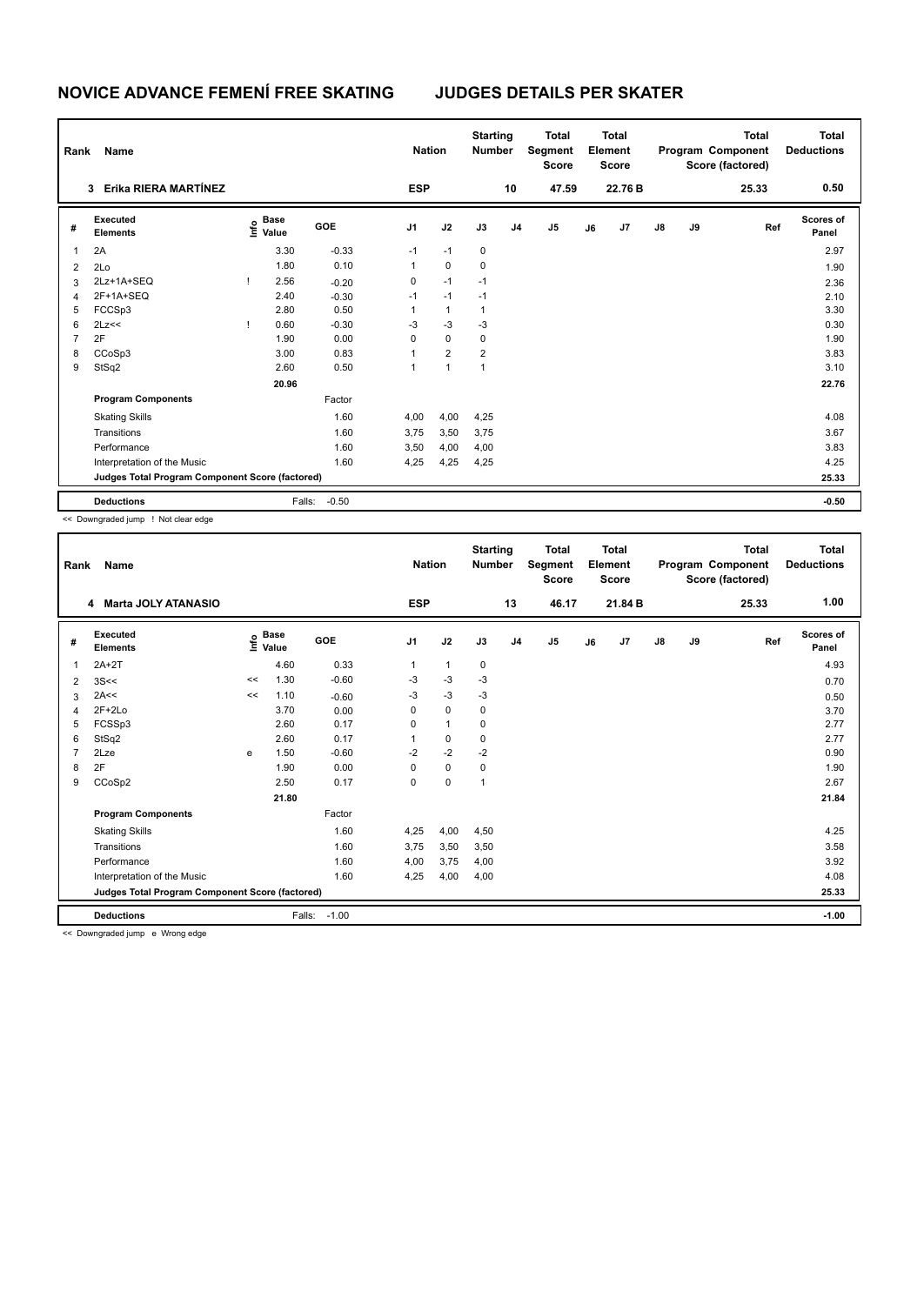| 0.00<br>5 Clara FERNÁNDEZ<br><b>ESP</b><br>5<br>44.70<br>21.77<br>22.93<br>Executed<br>Scores of<br>$\frac{e}{E}$ Base<br>$\frac{e}{E}$ Value<br>GOE<br>J3<br>J5<br>J7<br>J8<br>J9<br>J1<br>J2<br>J <sub>4</sub><br>J6<br>Ref<br>#<br>Elements<br>Panel<br>0.30<br>$2Lz + 2T$<br>3.40<br>$\mathbf{1}$<br>$\mathbf{1}$<br>$\mathbf{1}$<br>3.70<br>$\mathbf{1}$<br>2.10<br>$-0.30$<br>$-1$<br>$-1$<br>$-1$<br>2Lz<br>$\overline{2}$<br>1.80<br>3.00<br>CCoSp3<br>$\mathbf{1}$<br>$\mathbf{1}$<br>$\mathbf{1}$<br>3<br>0.50<br>3.50<br>2.40<br>$-2$<br>$-2$<br>$-2$<br>$1A+2T$<br>$\overline{\mathbf{4}}$<br>$-0.40$<br>2.00<br>$\mathbf 0$<br>$\mathbf 0$<br>5<br>1.80<br>0.00<br>0<br>1.80<br>2Lo<br>$\mathsf 0$<br>$\mathbf 0$<br>6<br>2Lo<br>1.80<br>0.00<br>0<br>1.80<br>$\mathbf 0$<br>$\overline{7}$<br>2S<br>$\mathbf 0$<br>1.30<br>0.07<br>$\mathbf{1}$<br>1.37<br>8<br>StSq3<br>3.30<br>0.50<br>$\mathbf{1}$<br>$\mathbf{1}$<br>3.80<br>$\mathbf{1}$<br>9<br>FCSSp2<br>2.30<br>$-1$<br>$-1$<br>$-1$<br>2.00<br>$-0.30$<br>21.40<br>21.77<br><b>Program Components</b><br>Factor<br>1.60<br>3,50<br>3.67<br><b>Skating Skills</b><br>3,75<br>3,75<br>Transitions<br>1.60<br>3,00<br>3,00<br>3,25<br>3.08<br>Performance<br>1.60<br>3,75<br>3,50<br>4,00<br>3.75<br>1.60<br>3,75<br>3,75<br>Interpretation of the Music<br>4,00<br>3.83<br>22.93<br>Judges Total Program Component Score (factored)<br>0.00<br><b>Deductions</b><br><b>Starting</b><br><b>Total</b><br><b>Total</b><br><b>Total</b><br><b>Total</b><br>Segment<br>Element<br>Program Component<br><b>Deductions</b><br><b>Nation</b><br><b>Number</b><br>Rank<br>Name<br>Score<br>Score (factored)<br>Score<br>6 Ariadna CUMMINS IBAÑEZ<br><b>AND</b><br>9<br>0.50<br>42.88<br>19.52<br>23.86<br>Executed<br><b>Scores of</b><br>$\frac{e}{E}$ Base<br>$\frac{E}{E}$ Value<br><b>GOE</b><br>J1<br>J2<br>J3<br>J4<br>J <sub>5</sub><br>J7<br>J8<br>J9<br>Ref<br>#<br>J6<br><b>Elements</b><br>Panel<br>2Lz<br>2.10<br>$-0.90$<br>-3<br>$-3$<br>$-3$<br>1.20<br>1<br>$-1$<br>3.60<br>$-0.20$<br>$-1$<br>0<br>$\overline{2}$<br>2Lo+2Lo<br>3.40<br>$\overline{2}$<br>3.00<br>CCoSp3<br>1<br>$\mathbf{1}$<br>3<br>0.67<br>3.67<br>2Lz+2T+1A+SEQ<br>2.72<br>0<br>0.20<br>$\mathbf{1}$<br>$\mathbf{1}$<br>$\overline{4}$<br>2.92<br>5<br>$-1$<br>$-2$<br>2S<br>1.30<br>$-0.27$<br>$-1$<br>1.03<br>2F<br>1.90<br>$\mathbf{1}$<br>$\mathbf 0$<br>$\mathbf{1}$<br>6<br>0.20<br>2.10<br>$\overline{7}$<br>2.30<br>$-1$<br>$-1$<br>$-1$<br>FCSSp2<br>$-0.30$<br>2.00<br>8<br>2F<br>1.90<br>$-2$<br>$-2$<br>$-1$<br>$-0.50$<br>1.40<br>$\Omega$<br>$\mathbf 0$<br>0<br>9<br>StSq1<br>1.80<br>0.00<br>1.80<br>20.62<br>19.52<br><b>Program Components</b><br>Factor<br>1.60<br>3,75<br>3,75<br>4,00<br>3.83<br><b>Skating Skills</b> | Rank | Name        |      | <b>Nation</b> |      | <b>Starting</b><br>Number | <b>Total</b><br>Segment<br><b>Score</b> | <b>Total</b><br>Element<br><b>Score</b> |  | <b>Total</b><br>Program Component<br>Score (factored) | <b>Total</b><br><b>Deductions</b> |
|----------------------------------------------------------------------------------------------------------------------------------------------------------------------------------------------------------------------------------------------------------------------------------------------------------------------------------------------------------------------------------------------------------------------------------------------------------------------------------------------------------------------------------------------------------------------------------------------------------------------------------------------------------------------------------------------------------------------------------------------------------------------------------------------------------------------------------------------------------------------------------------------------------------------------------------------------------------------------------------------------------------------------------------------------------------------------------------------------------------------------------------------------------------------------------------------------------------------------------------------------------------------------------------------------------------------------------------------------------------------------------------------------------------------------------------------------------------------------------------------------------------------------------------------------------------------------------------------------------------------------------------------------------------------------------------------------------------------------------------------------------------------------------------------------------------------------------------------------------------------------------------------------------------------------------------------------------------------------------------------------------------------------------------------------------------------------------------------------------------------------------------------------------------------------------------------------------------------------------------------------------------------------------------------------------------------------------------------------------------------------------------------------------------------------------------------------------------------------------------------------------------------------------------------------------------------------------------------------------------------------------------------------------------------------------------------------------------------------------------------------------------------------------------------|------|-------------|------|---------------|------|---------------------------|-----------------------------------------|-----------------------------------------|--|-------------------------------------------------------|-----------------------------------|
|                                                                                                                                                                                                                                                                                                                                                                                                                                                                                                                                                                                                                                                                                                                                                                                                                                                                                                                                                                                                                                                                                                                                                                                                                                                                                                                                                                                                                                                                                                                                                                                                                                                                                                                                                                                                                                                                                                                                                                                                                                                                                                                                                                                                                                                                                                                                                                                                                                                                                                                                                                                                                                                                                                                                                                                              |      |             |      |               |      |                           |                                         |                                         |  |                                                       |                                   |
|                                                                                                                                                                                                                                                                                                                                                                                                                                                                                                                                                                                                                                                                                                                                                                                                                                                                                                                                                                                                                                                                                                                                                                                                                                                                                                                                                                                                                                                                                                                                                                                                                                                                                                                                                                                                                                                                                                                                                                                                                                                                                                                                                                                                                                                                                                                                                                                                                                                                                                                                                                                                                                                                                                                                                                                              |      |             |      |               |      |                           |                                         |                                         |  |                                                       |                                   |
|                                                                                                                                                                                                                                                                                                                                                                                                                                                                                                                                                                                                                                                                                                                                                                                                                                                                                                                                                                                                                                                                                                                                                                                                                                                                                                                                                                                                                                                                                                                                                                                                                                                                                                                                                                                                                                                                                                                                                                                                                                                                                                                                                                                                                                                                                                                                                                                                                                                                                                                                                                                                                                                                                                                                                                                              |      |             |      |               |      |                           |                                         |                                         |  |                                                       |                                   |
|                                                                                                                                                                                                                                                                                                                                                                                                                                                                                                                                                                                                                                                                                                                                                                                                                                                                                                                                                                                                                                                                                                                                                                                                                                                                                                                                                                                                                                                                                                                                                                                                                                                                                                                                                                                                                                                                                                                                                                                                                                                                                                                                                                                                                                                                                                                                                                                                                                                                                                                                                                                                                                                                                                                                                                                              |      |             |      |               |      |                           |                                         |                                         |  |                                                       |                                   |
|                                                                                                                                                                                                                                                                                                                                                                                                                                                                                                                                                                                                                                                                                                                                                                                                                                                                                                                                                                                                                                                                                                                                                                                                                                                                                                                                                                                                                                                                                                                                                                                                                                                                                                                                                                                                                                                                                                                                                                                                                                                                                                                                                                                                                                                                                                                                                                                                                                                                                                                                                                                                                                                                                                                                                                                              |      |             |      |               |      |                           |                                         |                                         |  |                                                       |                                   |
|                                                                                                                                                                                                                                                                                                                                                                                                                                                                                                                                                                                                                                                                                                                                                                                                                                                                                                                                                                                                                                                                                                                                                                                                                                                                                                                                                                                                                                                                                                                                                                                                                                                                                                                                                                                                                                                                                                                                                                                                                                                                                                                                                                                                                                                                                                                                                                                                                                                                                                                                                                                                                                                                                                                                                                                              |      |             |      |               |      |                           |                                         |                                         |  |                                                       |                                   |
|                                                                                                                                                                                                                                                                                                                                                                                                                                                                                                                                                                                                                                                                                                                                                                                                                                                                                                                                                                                                                                                                                                                                                                                                                                                                                                                                                                                                                                                                                                                                                                                                                                                                                                                                                                                                                                                                                                                                                                                                                                                                                                                                                                                                                                                                                                                                                                                                                                                                                                                                                                                                                                                                                                                                                                                              |      |             |      |               |      |                           |                                         |                                         |  |                                                       |                                   |
|                                                                                                                                                                                                                                                                                                                                                                                                                                                                                                                                                                                                                                                                                                                                                                                                                                                                                                                                                                                                                                                                                                                                                                                                                                                                                                                                                                                                                                                                                                                                                                                                                                                                                                                                                                                                                                                                                                                                                                                                                                                                                                                                                                                                                                                                                                                                                                                                                                                                                                                                                                                                                                                                                                                                                                                              |      |             |      |               |      |                           |                                         |                                         |  |                                                       |                                   |
|                                                                                                                                                                                                                                                                                                                                                                                                                                                                                                                                                                                                                                                                                                                                                                                                                                                                                                                                                                                                                                                                                                                                                                                                                                                                                                                                                                                                                                                                                                                                                                                                                                                                                                                                                                                                                                                                                                                                                                                                                                                                                                                                                                                                                                                                                                                                                                                                                                                                                                                                                                                                                                                                                                                                                                                              |      |             |      |               |      |                           |                                         |                                         |  |                                                       |                                   |
|                                                                                                                                                                                                                                                                                                                                                                                                                                                                                                                                                                                                                                                                                                                                                                                                                                                                                                                                                                                                                                                                                                                                                                                                                                                                                                                                                                                                                                                                                                                                                                                                                                                                                                                                                                                                                                                                                                                                                                                                                                                                                                                                                                                                                                                                                                                                                                                                                                                                                                                                                                                                                                                                                                                                                                                              |      |             |      |               |      |                           |                                         |                                         |  |                                                       |                                   |
|                                                                                                                                                                                                                                                                                                                                                                                                                                                                                                                                                                                                                                                                                                                                                                                                                                                                                                                                                                                                                                                                                                                                                                                                                                                                                                                                                                                                                                                                                                                                                                                                                                                                                                                                                                                                                                                                                                                                                                                                                                                                                                                                                                                                                                                                                                                                                                                                                                                                                                                                                                                                                                                                                                                                                                                              |      |             |      |               |      |                           |                                         |                                         |  |                                                       |                                   |
|                                                                                                                                                                                                                                                                                                                                                                                                                                                                                                                                                                                                                                                                                                                                                                                                                                                                                                                                                                                                                                                                                                                                                                                                                                                                                                                                                                                                                                                                                                                                                                                                                                                                                                                                                                                                                                                                                                                                                                                                                                                                                                                                                                                                                                                                                                                                                                                                                                                                                                                                                                                                                                                                                                                                                                                              |      |             |      |               |      |                           |                                         |                                         |  |                                                       |                                   |
|                                                                                                                                                                                                                                                                                                                                                                                                                                                                                                                                                                                                                                                                                                                                                                                                                                                                                                                                                                                                                                                                                                                                                                                                                                                                                                                                                                                                                                                                                                                                                                                                                                                                                                                                                                                                                                                                                                                                                                                                                                                                                                                                                                                                                                                                                                                                                                                                                                                                                                                                                                                                                                                                                                                                                                                              |      |             |      |               |      |                           |                                         |                                         |  |                                                       |                                   |
|                                                                                                                                                                                                                                                                                                                                                                                                                                                                                                                                                                                                                                                                                                                                                                                                                                                                                                                                                                                                                                                                                                                                                                                                                                                                                                                                                                                                                                                                                                                                                                                                                                                                                                                                                                                                                                                                                                                                                                                                                                                                                                                                                                                                                                                                                                                                                                                                                                                                                                                                                                                                                                                                                                                                                                                              |      |             |      |               |      |                           |                                         |                                         |  |                                                       |                                   |
|                                                                                                                                                                                                                                                                                                                                                                                                                                                                                                                                                                                                                                                                                                                                                                                                                                                                                                                                                                                                                                                                                                                                                                                                                                                                                                                                                                                                                                                                                                                                                                                                                                                                                                                                                                                                                                                                                                                                                                                                                                                                                                                                                                                                                                                                                                                                                                                                                                                                                                                                                                                                                                                                                                                                                                                              |      |             |      |               |      |                           |                                         |                                         |  |                                                       |                                   |
|                                                                                                                                                                                                                                                                                                                                                                                                                                                                                                                                                                                                                                                                                                                                                                                                                                                                                                                                                                                                                                                                                                                                                                                                                                                                                                                                                                                                                                                                                                                                                                                                                                                                                                                                                                                                                                                                                                                                                                                                                                                                                                                                                                                                                                                                                                                                                                                                                                                                                                                                                                                                                                                                                                                                                                                              |      |             |      |               |      |                           |                                         |                                         |  |                                                       |                                   |
|                                                                                                                                                                                                                                                                                                                                                                                                                                                                                                                                                                                                                                                                                                                                                                                                                                                                                                                                                                                                                                                                                                                                                                                                                                                                                                                                                                                                                                                                                                                                                                                                                                                                                                                                                                                                                                                                                                                                                                                                                                                                                                                                                                                                                                                                                                                                                                                                                                                                                                                                                                                                                                                                                                                                                                                              |      |             |      |               |      |                           |                                         |                                         |  |                                                       |                                   |
|                                                                                                                                                                                                                                                                                                                                                                                                                                                                                                                                                                                                                                                                                                                                                                                                                                                                                                                                                                                                                                                                                                                                                                                                                                                                                                                                                                                                                                                                                                                                                                                                                                                                                                                                                                                                                                                                                                                                                                                                                                                                                                                                                                                                                                                                                                                                                                                                                                                                                                                                                                                                                                                                                                                                                                                              |      |             |      |               |      |                           |                                         |                                         |  |                                                       |                                   |
|                                                                                                                                                                                                                                                                                                                                                                                                                                                                                                                                                                                                                                                                                                                                                                                                                                                                                                                                                                                                                                                                                                                                                                                                                                                                                                                                                                                                                                                                                                                                                                                                                                                                                                                                                                                                                                                                                                                                                                                                                                                                                                                                                                                                                                                                                                                                                                                                                                                                                                                                                                                                                                                                                                                                                                                              |      |             |      |               |      |                           |                                         |                                         |  |                                                       |                                   |
|                                                                                                                                                                                                                                                                                                                                                                                                                                                                                                                                                                                                                                                                                                                                                                                                                                                                                                                                                                                                                                                                                                                                                                                                                                                                                                                                                                                                                                                                                                                                                                                                                                                                                                                                                                                                                                                                                                                                                                                                                                                                                                                                                                                                                                                                                                                                                                                                                                                                                                                                                                                                                                                                                                                                                                                              |      |             |      |               |      |                           |                                         |                                         |  |                                                       |                                   |
|                                                                                                                                                                                                                                                                                                                                                                                                                                                                                                                                                                                                                                                                                                                                                                                                                                                                                                                                                                                                                                                                                                                                                                                                                                                                                                                                                                                                                                                                                                                                                                                                                                                                                                                                                                                                                                                                                                                                                                                                                                                                                                                                                                                                                                                                                                                                                                                                                                                                                                                                                                                                                                                                                                                                                                                              |      |             |      |               |      |                           |                                         |                                         |  |                                                       |                                   |
|                                                                                                                                                                                                                                                                                                                                                                                                                                                                                                                                                                                                                                                                                                                                                                                                                                                                                                                                                                                                                                                                                                                                                                                                                                                                                                                                                                                                                                                                                                                                                                                                                                                                                                                                                                                                                                                                                                                                                                                                                                                                                                                                                                                                                                                                                                                                                                                                                                                                                                                                                                                                                                                                                                                                                                                              |      |             |      |               |      |                           |                                         |                                         |  |                                                       |                                   |
|                                                                                                                                                                                                                                                                                                                                                                                                                                                                                                                                                                                                                                                                                                                                                                                                                                                                                                                                                                                                                                                                                                                                                                                                                                                                                                                                                                                                                                                                                                                                                                                                                                                                                                                                                                                                                                                                                                                                                                                                                                                                                                                                                                                                                                                                                                                                                                                                                                                                                                                                                                                                                                                                                                                                                                                              |      |             |      |               |      |                           |                                         |                                         |  |                                                       |                                   |
|                                                                                                                                                                                                                                                                                                                                                                                                                                                                                                                                                                                                                                                                                                                                                                                                                                                                                                                                                                                                                                                                                                                                                                                                                                                                                                                                                                                                                                                                                                                                                                                                                                                                                                                                                                                                                                                                                                                                                                                                                                                                                                                                                                                                                                                                                                                                                                                                                                                                                                                                                                                                                                                                                                                                                                                              |      |             |      |               |      |                           |                                         |                                         |  |                                                       |                                   |
|                                                                                                                                                                                                                                                                                                                                                                                                                                                                                                                                                                                                                                                                                                                                                                                                                                                                                                                                                                                                                                                                                                                                                                                                                                                                                                                                                                                                                                                                                                                                                                                                                                                                                                                                                                                                                                                                                                                                                                                                                                                                                                                                                                                                                                                                                                                                                                                                                                                                                                                                                                                                                                                                                                                                                                                              |      |             |      |               |      |                           |                                         |                                         |  |                                                       |                                   |
|                                                                                                                                                                                                                                                                                                                                                                                                                                                                                                                                                                                                                                                                                                                                                                                                                                                                                                                                                                                                                                                                                                                                                                                                                                                                                                                                                                                                                                                                                                                                                                                                                                                                                                                                                                                                                                                                                                                                                                                                                                                                                                                                                                                                                                                                                                                                                                                                                                                                                                                                                                                                                                                                                                                                                                                              |      |             |      |               |      |                           |                                         |                                         |  |                                                       |                                   |
|                                                                                                                                                                                                                                                                                                                                                                                                                                                                                                                                                                                                                                                                                                                                                                                                                                                                                                                                                                                                                                                                                                                                                                                                                                                                                                                                                                                                                                                                                                                                                                                                                                                                                                                                                                                                                                                                                                                                                                                                                                                                                                                                                                                                                                                                                                                                                                                                                                                                                                                                                                                                                                                                                                                                                                                              |      |             |      |               |      |                           |                                         |                                         |  |                                                       |                                   |
|                                                                                                                                                                                                                                                                                                                                                                                                                                                                                                                                                                                                                                                                                                                                                                                                                                                                                                                                                                                                                                                                                                                                                                                                                                                                                                                                                                                                                                                                                                                                                                                                                                                                                                                                                                                                                                                                                                                                                                                                                                                                                                                                                                                                                                                                                                                                                                                                                                                                                                                                                                                                                                                                                                                                                                                              |      |             |      |               |      |                           |                                         |                                         |  |                                                       |                                   |
|                                                                                                                                                                                                                                                                                                                                                                                                                                                                                                                                                                                                                                                                                                                                                                                                                                                                                                                                                                                                                                                                                                                                                                                                                                                                                                                                                                                                                                                                                                                                                                                                                                                                                                                                                                                                                                                                                                                                                                                                                                                                                                                                                                                                                                                                                                                                                                                                                                                                                                                                                                                                                                                                                                                                                                                              |      |             |      |               |      |                           |                                         |                                         |  |                                                       |                                   |
|                                                                                                                                                                                                                                                                                                                                                                                                                                                                                                                                                                                                                                                                                                                                                                                                                                                                                                                                                                                                                                                                                                                                                                                                                                                                                                                                                                                                                                                                                                                                                                                                                                                                                                                                                                                                                                                                                                                                                                                                                                                                                                                                                                                                                                                                                                                                                                                                                                                                                                                                                                                                                                                                                                                                                                                              |      |             |      |               |      |                           |                                         |                                         |  |                                                       |                                   |
|                                                                                                                                                                                                                                                                                                                                                                                                                                                                                                                                                                                                                                                                                                                                                                                                                                                                                                                                                                                                                                                                                                                                                                                                                                                                                                                                                                                                                                                                                                                                                                                                                                                                                                                                                                                                                                                                                                                                                                                                                                                                                                                                                                                                                                                                                                                                                                                                                                                                                                                                                                                                                                                                                                                                                                                              |      |             |      |               |      |                           |                                         |                                         |  |                                                       |                                   |
|                                                                                                                                                                                                                                                                                                                                                                                                                                                                                                                                                                                                                                                                                                                                                                                                                                                                                                                                                                                                                                                                                                                                                                                                                                                                                                                                                                                                                                                                                                                                                                                                                                                                                                                                                                                                                                                                                                                                                                                                                                                                                                                                                                                                                                                                                                                                                                                                                                                                                                                                                                                                                                                                                                                                                                                              |      |             |      |               |      |                           |                                         |                                         |  |                                                       |                                   |
|                                                                                                                                                                                                                                                                                                                                                                                                                                                                                                                                                                                                                                                                                                                                                                                                                                                                                                                                                                                                                                                                                                                                                                                                                                                                                                                                                                                                                                                                                                                                                                                                                                                                                                                                                                                                                                                                                                                                                                                                                                                                                                                                                                                                                                                                                                                                                                                                                                                                                                                                                                                                                                                                                                                                                                                              |      |             |      |               |      |                           |                                         |                                         |  |                                                       |                                   |
|                                                                                                                                                                                                                                                                                                                                                                                                                                                                                                                                                                                                                                                                                                                                                                                                                                                                                                                                                                                                                                                                                                                                                                                                                                                                                                                                                                                                                                                                                                                                                                                                                                                                                                                                                                                                                                                                                                                                                                                                                                                                                                                                                                                                                                                                                                                                                                                                                                                                                                                                                                                                                                                                                                                                                                                              |      |             |      |               |      |                           |                                         |                                         |  |                                                       |                                   |
|                                                                                                                                                                                                                                                                                                                                                                                                                                                                                                                                                                                                                                                                                                                                                                                                                                                                                                                                                                                                                                                                                                                                                                                                                                                                                                                                                                                                                                                                                                                                                                                                                                                                                                                                                                                                                                                                                                                                                                                                                                                                                                                                                                                                                                                                                                                                                                                                                                                                                                                                                                                                                                                                                                                                                                                              |      |             |      |               |      |                           |                                         |                                         |  |                                                       |                                   |
|                                                                                                                                                                                                                                                                                                                                                                                                                                                                                                                                                                                                                                                                                                                                                                                                                                                                                                                                                                                                                                                                                                                                                                                                                                                                                                                                                                                                                                                                                                                                                                                                                                                                                                                                                                                                                                                                                                                                                                                                                                                                                                                                                                                                                                                                                                                                                                                                                                                                                                                                                                                                                                                                                                                                                                                              |      | Transitions | 1.60 | 4,00          | 3,25 | 3,25                      |                                         |                                         |  |                                                       | 3.50                              |
| 1.60<br>3,50<br>4,00<br>3.75<br>Performance<br>3,75                                                                                                                                                                                                                                                                                                                                                                                                                                                                                                                                                                                                                                                                                                                                                                                                                                                                                                                                                                                                                                                                                                                                                                                                                                                                                                                                                                                                                                                                                                                                                                                                                                                                                                                                                                                                                                                                                                                                                                                                                                                                                                                                                                                                                                                                                                                                                                                                                                                                                                                                                                                                                                                                                                                                          |      |             |      |               |      |                           |                                         |                                         |  |                                                       |                                   |
| 1.60<br>4,25<br>3,75<br>3,50<br>3.83<br>Interpretation of the Music                                                                                                                                                                                                                                                                                                                                                                                                                                                                                                                                                                                                                                                                                                                                                                                                                                                                                                                                                                                                                                                                                                                                                                                                                                                                                                                                                                                                                                                                                                                                                                                                                                                                                                                                                                                                                                                                                                                                                                                                                                                                                                                                                                                                                                                                                                                                                                                                                                                                                                                                                                                                                                                                                                                          |      |             |      |               |      |                           |                                         |                                         |  |                                                       |                                   |
| 23.86<br>Judges Total Program Component Score (factored)                                                                                                                                                                                                                                                                                                                                                                                                                                                                                                                                                                                                                                                                                                                                                                                                                                                                                                                                                                                                                                                                                                                                                                                                                                                                                                                                                                                                                                                                                                                                                                                                                                                                                                                                                                                                                                                                                                                                                                                                                                                                                                                                                                                                                                                                                                                                                                                                                                                                                                                                                                                                                                                                                                                                     |      |             |      |               |      |                           |                                         |                                         |  |                                                       |                                   |

**Deductions** Falls: -0.50 **-0.50**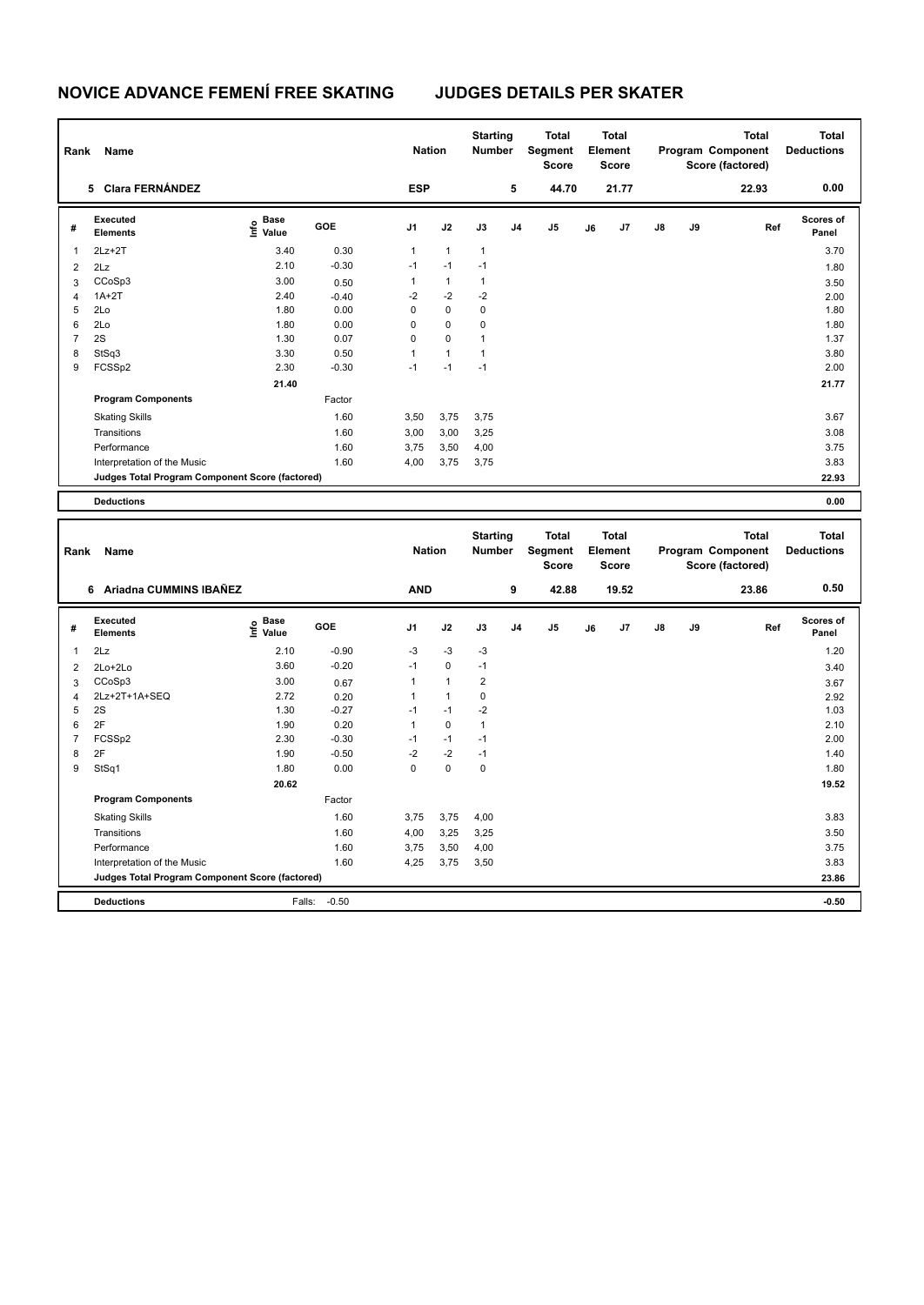| Rank           | Name                                            |         |                                  |         | <b>Nation</b>            |                          | <b>Starting</b><br><b>Number</b> |                | <b>Total</b><br>Segment<br><b>Score</b> |    | <b>Total</b><br>Element<br><b>Score</b> |               |    | <b>Total</b><br>Program Component<br>Score (factored) | <b>Total</b><br><b>Deductions</b> |
|----------------|-------------------------------------------------|---------|----------------------------------|---------|--------------------------|--------------------------|----------------------------------|----------------|-----------------------------------------|----|-----------------------------------------|---------------|----|-------------------------------------------------------|-----------------------------------|
|                | Nahia OLAIZOLA<br>$\overline{7}$                |         |                                  |         | <b>ESP</b>               |                          |                                  | 8              | 41.52                                   |    | 17.26                                   |               |    | 24.26                                                 | 0.00                              |
| #              | Executed<br><b>Elements</b>                     |         | <b>Base</b><br>o Base<br>⊆ Value | GOE     | J1                       | J2                       | J3                               | J <sub>4</sub> | J <sub>5</sub>                          | J6 | J <sub>7</sub>                          | $\mathsf{J}8$ | J9 | Ref                                                   | Scores of<br>Panel                |
| 1              | $2Lo+2T$                                        |         | 3.10                             | 0.30    | 1                        | $\mathbf{1}$             | 1                                |                |                                         |    |                                         |               |    |                                                       | 3.40                              |
| 2              | $2S+2Lo$                                        |         | 3.10                             | 0.10    | 0                        | $\mathbf{1}$             | 0                                |                |                                         |    |                                         |               |    |                                                       | 3.20                              |
| 3              | 2F                                              |         | 1.90                             | $-0.40$ | $-1$                     | $-1$                     | $-2$                             |                |                                         |    |                                         |               |    |                                                       | 1.50                              |
| 4              | CCoSp3                                          |         | 3.00                             | 0.13    | $-2$                     | $\mathbf{1}$             | 1                                |                |                                         |    |                                         |               |    |                                                       | 3.13                              |
| 5              | 2Lze                                            | e       | 1.50                             | $-0.90$ | $-3$                     | $-3$                     | $-3$                             |                |                                         |    |                                         |               |    |                                                       | 0.60                              |
| 6              | 2Lze                                            | e       | 1.50                             | $-0.80$ | $-3$                     | $-2$                     | $-3$                             |                |                                         |    |                                         |               |    |                                                       | 0.70                              |
| $\overline{7}$ | $2F*$                                           | $\star$ | 0.00                             | 0.00    | $\overline{\phantom{a}}$ | $\overline{\phantom{a}}$ | $\overline{\phantom{a}}$         |                |                                         |    |                                         |               |    |                                                       | 0.00                              |
| 8              | StSq1                                           |         | 1.80                             | 0.33    |                          | $\mathbf{1}$             | 0                                |                |                                         |    |                                         |               |    |                                                       | 2.13                              |
| 9              | FCSSp3                                          |         | 2.60                             | 0.00    | 0                        | 0                        | 0                                |                |                                         |    |                                         |               |    |                                                       | 2.60                              |
|                |                                                 |         | 18.50                            |         |                          |                          |                                  |                |                                         |    |                                         |               |    |                                                       | 17.26                             |
|                | <b>Program Components</b>                       |         |                                  | Factor  |                          |                          |                                  |                |                                         |    |                                         |               |    |                                                       |                                   |
|                | <b>Skating Skills</b>                           |         |                                  | 1.60    | 4,00                     | 3,75                     | 3,75                             |                |                                         |    |                                         |               |    |                                                       | 3.83                              |
|                | Transitions                                     |         |                                  | 1.60    | 3,75                     | 3,00                     | 3,50                             |                |                                         |    |                                         |               |    |                                                       | 3.42                              |
|                | Performance                                     |         |                                  | 1.60    | 4,00                     | 3,50                     | 4,00                             |                |                                         |    |                                         |               |    |                                                       | 3.83                              |
|                | Interpretation of the Music                     |         |                                  | 1.60    | 4,50                     | 3,75                     | 4,00                             |                |                                         |    |                                         |               |    |                                                       | 4.08                              |
|                | Judges Total Program Component Score (factored) |         |                                  |         |                          |                          |                                  |                |                                         |    |                                         |               |    |                                                       | 24.26                             |
|                | <b>Deductions</b>                               |         |                                  |         |                          |                          |                                  |                |                                         |    |                                         |               |    |                                                       | 0.00                              |

\* Invalid element e Wrong edge

| Rank | Name                                            |                   |         | <b>Nation</b>  |             | <b>Starting</b><br><b>Number</b> |                | <b>Total</b><br>Segment<br><b>Score</b> |    | <b>Total</b><br>Element<br><b>Score</b> |               |    | <b>Total</b><br>Program Component<br>Score (factored) | <b>Total</b><br><b>Deductions</b> |
|------|-------------------------------------------------|-------------------|---------|----------------|-------------|----------------------------------|----------------|-----------------------------------------|----|-----------------------------------------|---------------|----|-------------------------------------------------------|-----------------------------------|
|      | <b>Sara MONTEAGUDO</b><br>8                     |                   |         | <b>ESP</b>     |             |                                  | 6              | 40.92                                   |    | 21.05                                   |               |    | 19.87                                                 | 0.00                              |
| #    | Executed<br><b>Elements</b>                     | e Base<br>E Value | GOE     | J <sub>1</sub> | J2          | J3                               | J <sub>4</sub> | J5                                      | J6 | J <sub>7</sub>                          | $\mathsf{J}8$ | J9 | Ref                                                   | Scores of<br>Panel                |
| 1    | 2F                                              | 1.90              | 0.10    |                | $\mathbf 0$ | 0                                |                |                                         |    |                                         |               |    |                                                       | 2.00                              |
| 2    | 2Lz+2T+1A+SEQ                                   | 2.72              | 0.00    | $\Omega$       | $\mathbf 0$ | $\Omega$                         |                |                                         |    |                                         |               |    |                                                       | 2.72                              |
| 3    | CCoSp3                                          | 3.00              | 0.33    |                | 0           | 1                                |                |                                         |    |                                         |               |    |                                                       | 3.33                              |
| 4    | FCSp2                                           | 2.30              | 0.00    | 0              | $\mathbf 0$ | 0                                |                |                                         |    |                                         |               |    |                                                       | 2.30                              |
| 5    | 2Lo                                             | 1.80              | $-0.30$ | $-1$           | $-1$        | $-1$                             |                |                                         |    |                                         |               |    |                                                       | 1.50                              |
| 6    | 2Lz                                             | 2.10              | 0.00    | $\Omega$       | $\mathbf 0$ | 0                                |                |                                         |    |                                         |               |    |                                                       | 2.10                              |
| 7    | StSq2                                           | 2.60              | 0.00    | 0              | 0           | 0                                |                |                                         |    |                                         |               |    |                                                       | 2.60                              |
| 8    | 2S                                              | 1.30              | 0.00    | 0              | $\mathbf 0$ | 0                                |                |                                         |    |                                         |               |    |                                                       | 1.30                              |
| 9    | $2F+2T$                                         | 3.20              | 0.00    | $\Omega$       | $\mathbf 0$ | $\mathbf 0$                      |                |                                         |    |                                         |               |    |                                                       | 3.20                              |
|      |                                                 | 20.92             |         |                |             |                                  |                |                                         |    |                                         |               |    |                                                       | 21.05                             |
|      | <b>Program Components</b>                       |                   | Factor  |                |             |                                  |                |                                         |    |                                         |               |    |                                                       |                                   |
|      | <b>Skating Skills</b>                           |                   | 1.60    | 3,50           | 3,50        | 3,50                             |                |                                         |    |                                         |               |    |                                                       | 3.50                              |
|      | Transitions                                     |                   | 1.60    | 3,00           | 2,75        | 3,00                             |                |                                         |    |                                         |               |    |                                                       | 2.92                              |
|      | Performance                                     |                   | 1.60    | 3,50           | 3,25        | 2,25                             |                |                                         |    |                                         |               |    |                                                       | 3.00                              |
|      | Interpretation of the Music                     |                   | 1.60    | 3,25           | 3,00        | 2,75                             |                |                                         |    |                                         |               |    |                                                       | 3.00                              |
|      | Judges Total Program Component Score (factored) |                   |         |                |             |                                  |                |                                         |    |                                         |               |    |                                                       | 19.87                             |
|      | <b>Deductions</b>                               |                   |         |                |             |                                  |                |                                         |    |                                         |               |    |                                                       | 0.00                              |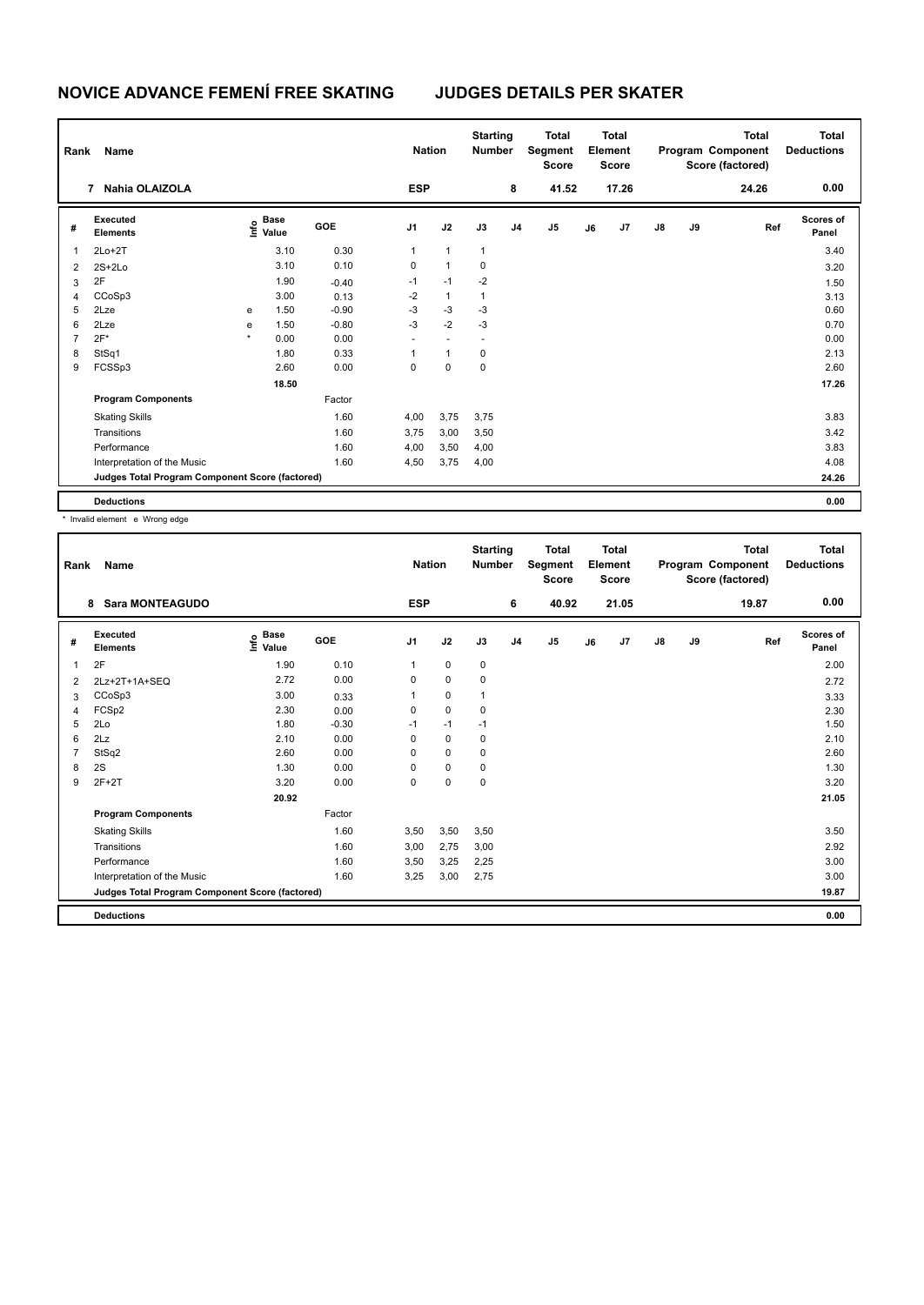| Rank                         | Name                                            |                                           |              | <b>Nation</b>    |              | <b>Starting</b><br>Number |                | <b>Total</b><br>Segment<br><b>Score</b> |    | <b>Total</b><br>Element<br><b>Score</b> |    |    | <b>Total</b><br>Program Component<br>Score (factored) | <b>Total</b><br><b>Deductions</b> |
|------------------------------|-------------------------------------------------|-------------------------------------------|--------------|------------------|--------------|---------------------------|----------------|-----------------------------------------|----|-----------------------------------------|----|----|-------------------------------------------------------|-----------------------------------|
|                              | 9 Alba RUIZ GARROTE                             |                                           |              | <b>ESP</b>       |              |                           | $\overline{7}$ | 40.00                                   |    | 20.40                                   |    |    | 19.60                                                 | 0.00                              |
| #                            | Executed<br><b>Elements</b>                     | $\frac{e}{E}$ Base<br>$\frac{e}{E}$ Value | GOE          | J1               | J2           | J3                        | J4             | J <sub>5</sub>                          | J6 | J7                                      | J8 | J9 | Ref                                                   | <b>Scores of</b><br>Panel         |
| 1                            | 2Lo+2Lo                                         | 3.60                                      | 0.30         | 1                | $\mathbf{1}$ | 1                         |                |                                         |    |                                         |    |    |                                                       | 3.90                              |
| $\overline{2}$               | FCSSp3                                          | 2.60                                      | 0.00         | $\mathsf 0$      | $\mathbf 0$  | 0                         |                |                                         |    |                                         |    |    |                                                       | 2.60                              |
| 3                            | 2Lz                                             | 2.10                                      | 0.00         | 0                | 0            | 0                         |                |                                         |    |                                         |    |    |                                                       | 2.10                              |
| $\overline{4}$               | $2F+2T$                                         | 3.20                                      | $-0.40$      | $-2$             | $-1$         | $-1$                      |                |                                         |    |                                         |    |    |                                                       | 2.80                              |
| 5                            | 1A                                              | 1.10                                      | 0.00         | $\mathsf 0$      | $\mathbf 0$  | $\mathbf 0$               |                |                                         |    |                                         |    |    |                                                       | 1.10                              |
| 6                            | 2S                                              | 1.30                                      | $-0.07$      | $\mathbf 0$      | 0            | $-1$                      |                |                                         |    |                                         |    |    |                                                       | 1.23                              |
| $\overline{7}$               | 2F                                              | 1.90                                      | 0.00         | 0                | 0            | 0                         |                |                                         |    |                                         |    |    |                                                       | 1.90                              |
| 8                            | CCoSp3                                          | 3.00                                      | $-0.03$      | $\mathbf{1}$     | $-1$         | $-1$                      |                |                                         |    |                                         |    |    |                                                       | 2.97                              |
| 9                            | StSq1                                           | 1.80                                      | 0.00         | $\mathbf 0$      | $\mathbf 0$  | $\mathbf 0$               |                |                                         |    |                                         |    |    |                                                       | 1.80                              |
|                              |                                                 | 20.60                                     |              |                  |              |                           |                |                                         |    |                                         |    |    |                                                       | 20.40                             |
|                              | <b>Program Components</b>                       |                                           | Factor       |                  |              |                           |                |                                         |    |                                         |    |    |                                                       |                                   |
|                              | <b>Skating Skills</b>                           |                                           | 1.60         | 3,25             | 3,50         | 3,50                      |                |                                         |    |                                         |    |    |                                                       | 3.42                              |
|                              | Transitions                                     |                                           | 1.60         | 2,75             | 2,50         | 2,50                      |                |                                         |    |                                         |    |    |                                                       | 2.58                              |
|                              | Performance                                     |                                           | 1.60         | 3,00             | 3,25         | 3,00                      |                |                                         |    |                                         |    |    |                                                       | 3.08                              |
|                              | Interpretation of the Music                     |                                           | 1.60         | 3,25             | 3,00         | 3,25                      |                |                                         |    |                                         |    |    |                                                       | 3.17                              |
|                              | Judges Total Program Component Score (factored) |                                           |              |                  |              |                           |                |                                         |    |                                         |    |    |                                                       | 19.60                             |
|                              |                                                 |                                           |              |                  |              |                           |                |                                         |    |                                         |    |    |                                                       |                                   |
|                              | <b>Deductions</b>                               |                                           |              |                  |              |                           |                |                                         |    |                                         |    |    |                                                       | 0.00                              |
|                              |                                                 |                                           |              |                  |              |                           |                |                                         |    |                                         |    |    |                                                       |                                   |
| Rank                         | Name                                            |                                           |              | <b>Nation</b>    |              | <b>Starting</b><br>Number |                | <b>Total</b><br>Segment<br><b>Score</b> |    | <b>Total</b><br>Element<br><b>Score</b> |    |    | <b>Total</b><br>Program Component<br>Score (factored) | <b>Total</b><br><b>Deductions</b> |
|                              | Paula MARGARIDO PEREIRA<br>10                   |                                           |              | <b>AND</b>       |              |                           | 4              | 39.23                                   |    | 19.46                                   |    |    | 20.27                                                 | 0.50                              |
| #                            | <b>Executed</b><br><b>Elements</b>              | $\frac{e}{E}$ Base<br>$\frac{e}{E}$ Value | GOE          | J1               | J2           | J3                        | J4             | J <sub>5</sub>                          | J6 | J7                                      | J8 | J9 | Ref                                                   | <b>Scores of</b><br>Panel         |
| $\mathbf{1}$                 | 2Lz+2T+1A+SEQ                                   | 2.72                                      | 0.00         | 0                | $\mathbf 0$  | 0                         |                |                                         |    |                                         |    |    |                                                       | 2.72                              |
|                              | 2F                                              | 1.90                                      | 0.10         | 0                | 0            | $\mathbf{1}$              |                |                                         |    |                                         |    |    |                                                       | 2.00                              |
| $\overline{\mathbf{c}}$      |                                                 |                                           |              |                  | 0            | $\mathbf 0$               |                |                                         |    |                                         |    |    |                                                       |                                   |
| 3                            | 2Lo+2Lo                                         | 3.60<br>2.30                              | 0.00         | 0<br>$\mathbf 0$ | $\mathbf 0$  | $\mathbf 0$               |                |                                         |    |                                         |    |    |                                                       | 3.60                              |
| $\overline{\mathbf{4}}$<br>5 | FSSp2<br>2Lz                                    | 2.10                                      | 0.00<br>0.00 | $\mathbf 0$      | $\mathbf 0$  | 0                         |                |                                         |    |                                         |    |    |                                                       | 2.30<br>2.10                      |
| 6                            | StSq1                                           | 1.80                                      | 0.17         | $\mathbf{1}$     | 0            | 0                         |                |                                         |    |                                         |    |    |                                                       | 1.97                              |
| $\overline{7}$               | 2F                                              | 1.90                                      | $-0.90$      | -3               | $-3$         | $-3$                      |                |                                         |    |                                         |    |    |                                                       | 1.00                              |
| 8                            | 2S                                              | 1.30                                      | 0.07         | $\mathsf 0$      | $\mathbf 0$  | $\mathbf{1}$              |                |                                         |    |                                         |    |    |                                                       | 1.37                              |
| 9                            | CCoSp2                                          | 2.50                                      | $-0.10$      | $\mathbf 0$      | 0            | $-1$                      |                |                                         |    |                                         |    |    |                                                       | 2.40                              |
|                              |                                                 | 20.12                                     |              |                  |              |                           |                |                                         |    |                                         |    |    |                                                       | 19.46                             |
|                              | <b>Program Components</b>                       |                                           | Factor       |                  |              |                           |                |                                         |    |                                         |    |    |                                                       |                                   |
|                              |                                                 |                                           |              |                  |              |                           |                |                                         |    |                                         |    |    |                                                       |                                   |
|                              | <b>Skating Skills</b><br>Transitions            |                                           | 1.60<br>1.60 | 3,00<br>2,75     | 3,50<br>2,75 | 3,50<br>2,75              |                |                                         |    |                                         |    |    |                                                       | 3.33<br>2.75                      |

Interpretation of the Music 1.60 3,50 3,50 3,25 3.42

**Deductions** Falls: -0.50 **-0.50 Judges Total Program Component Score (factored) 20.27**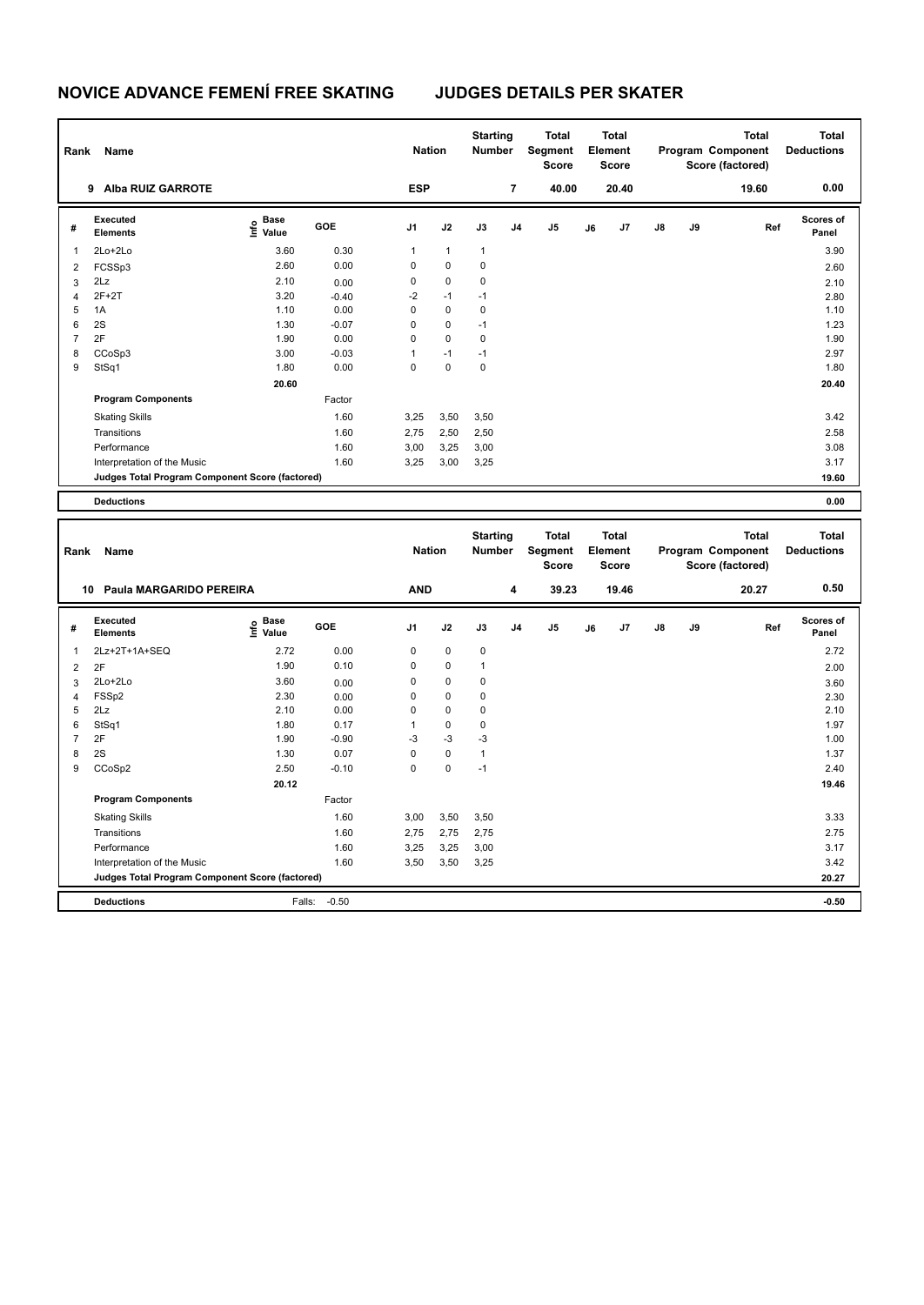| Rank           | Name                                            |                   |         | <b>Nation</b>  |             | <b>Starting</b><br><b>Number</b> |                | <b>Total</b><br><b>Segment</b><br><b>Score</b> |    | <b>Total</b><br>Element<br><b>Score</b> |               |    | <b>Total</b><br>Program Component<br>Score (factored) | <b>Total</b><br><b>Deductions</b> |
|----------------|-------------------------------------------------|-------------------|---------|----------------|-------------|----------------------------------|----------------|------------------------------------------------|----|-----------------------------------------|---------------|----|-------------------------------------------------------|-----------------------------------|
|                | 11 Aina MASIP                                   |                   |         | <b>ESP</b>     |             |                                  | 3              | 36.84                                          |    | 18.57                                   |               |    | 18.27                                                 | 0.00                              |
| #              | Executed<br><b>Elements</b>                     | e Base<br>E Value | GOE     | J <sub>1</sub> | J2          | J3                               | J <sub>4</sub> | J5                                             | J6 | J7                                      | $\mathsf{J}8$ | J9 | Ref                                                   | <b>Scores of</b><br>Panel         |
| 1              | 2Lo                                             | 1.80              | 0.00    | 0              | 0           | 0                                |                |                                                |    |                                         |               |    |                                                       | 1.80                              |
| $\overline{2}$ | 1Lz                                             | 0.60              | $-0.30$ | $-3$           | $-3$        | $-3$                             |                |                                                |    |                                         |               |    |                                                       | 0.30                              |
| 3              | $2Lo+2T$                                        | 3.10              | $-0.30$ | $-1$           | $-1$        | $-1$                             |                |                                                |    |                                         |               |    |                                                       | 2.80                              |
| $\overline{4}$ | CCoSp3                                          | 3.00              | 0.17    | $\mathbf 0$    | $\mathbf 0$ | $\mathbf{1}$                     |                |                                                |    |                                         |               |    |                                                       | 3.17                              |
| 5              | 2F+2T+1A+SEQ                                    | 2.56              | 0.10    | $\mathbf{1}$   | $\mathbf 0$ | 0                                |                |                                                |    |                                         |               |    |                                                       | 2.66                              |
| 6              | 2S                                              | 1.30              | 0.07    | $\mathbf{1}$   | $\mathbf 0$ | $\mathbf 0$                      |                |                                                |    |                                         |               |    |                                                       | 1.37                              |
| $\overline{7}$ | 2F                                              | 1.90              | $-0.10$ | $-1$           | $\mathbf 0$ | 0                                |                |                                                |    |                                         |               |    |                                                       | 1.80                              |
| 8              | StSq2                                           | 2.60              | 0.00    | $\Omega$       | $\mathbf 0$ | $\mathbf 0$                      |                |                                                |    |                                         |               |    |                                                       | 2.60                              |
| 9              | FCSp1                                           | 1.90              | 0.17    | $\mathbf{1}$   | $\mathbf 0$ | $\mathbf 0$                      |                |                                                |    |                                         |               |    |                                                       | 2.07                              |
|                |                                                 | 18.76             |         |                |             |                                  |                |                                                |    |                                         |               |    |                                                       | 18.57                             |
|                | <b>Program Components</b>                       |                   | Factor  |                |             |                                  |                |                                                |    |                                         |               |    |                                                       |                                   |
|                | <b>Skating Skills</b>                           |                   | 1.60    | 3,00           | 3,25        | 3,25                             |                |                                                |    |                                         |               |    |                                                       | 3.17                              |
|                | Transitions                                     |                   | 1.60    | 2,50           | 2,50        | 2,50                             |                |                                                |    |                                         |               |    |                                                       | 2.50                              |
|                | Performance                                     |                   | 1.60    | 2,75           | 3,00        | 3,00                             |                |                                                |    |                                         |               |    |                                                       | 2.92                              |
|                | Interpretation of the Music                     |                   | 1.60    | 3,00           | 2,75        | 2,75                             |                |                                                |    |                                         |               |    |                                                       | 2.83                              |
|                | Judges Total Program Component Score (factored) |                   |         |                |             |                                  |                |                                                |    |                                         |               |    |                                                       | 18.27                             |
|                | <b>Deductions</b>                               |                   |         |                |             |                                  |                |                                                |    |                                         |               |    |                                                       | 0.00                              |
|                |                                                 |                   |         |                |             |                                  |                |                                                |    |                                         |               |    |                                                       |                                   |
| Rank           | Name                                            |                   |         | <b>Nation</b>  |             | <b>Starting</b><br>Number        |                | <b>Total</b><br>Segment<br><b>Score</b>        |    | <b>Total</b><br>Element<br><b>Score</b> |               |    | <b>Total</b><br>Program Component<br>Score (factored) | <b>Total</b><br><b>Deductions</b> |
|                | <b>Malen BILBAO</b><br>12 <sup>12</sup>         |                   |         | <b>ESP</b>     |             |                                  | $\mathbf 2$    | 35.07                                          |    | 15.70                                   |               |    | 19.87                                                 | 0.50                              |
| #              | <b>Executed</b><br><b>Elements</b>              | e Base<br>E Value | GOE     | J <sub>1</sub> | J2          | J3                               | J <sub>4</sub> | J <sub>5</sub>                                 | J6 | J7                                      | $\mathsf{J}8$ | J9 | Ref                                                   | <b>Scores of</b><br>Panel         |

| # | LAGCULGU<br><b>Elements</b>                     | $\frac{6}{5}$ Value | GOE     | J <sub>1</sub> | J2          | J3           | J <sub>4</sub> | J <sub>5</sub> | J6 | J7 | J8 | J9 | Ref | uuuro ur<br>Panel |
|---|-------------------------------------------------|---------------------|---------|----------------|-------------|--------------|----------------|----------------|----|----|----|----|-----|-------------------|
|   | 1A                                              | 1.10                | 0.13    | 1              | $\mathbf 0$ | $\mathbf{1}$ |                |                |    |    |    |    |     | 1.23              |
| 2 | 2Lz                                             | 2.10                | $-0.40$ | $-1$           | $-2$        | $-1$         |                |                |    |    |    |    |     | 1.70              |
| 3 | 2F+1A+SEQ                                       | 2.40                | 0.10    | 0              | $\mathbf 0$ | 1            |                |                |    |    |    |    |     | 2.50              |
| 4 | FSSp2                                           | 2.30                | $-0.90$ | -3             | $-3$        | -3           |                |                |    |    |    |    |     | 1.40              |
| 5 | 2Lo                                             | 1.80                | 0.00    | 0              | $\mathbf 0$ | 0            |                |                |    |    |    |    |     | 1.80              |
| 6 | 2F                                              | 1.90                | 0.30    |                |             |              |                |                |    |    |    |    |     | 2.20              |
|   | StSq1                                           | 1.80                | 0.17    |                | 0           | 0            |                |                |    |    |    |    |     | 1.97              |
| 8 | CCoSpB                                          | 1.70                | $-0.50$ | $-2$           | $-2$        | $-1$         |                |                |    |    |    |    |     | 1.20              |
| 9 | 2Lz                                             | 2.10                | $-0.40$ | $-1$           | $-2$        | $-1$         |                |                |    |    |    |    |     | 1.70              |
|   |                                                 | 17.20               |         |                |             |              |                |                |    |    |    |    |     | 15.70             |
|   | <b>Program Components</b>                       |                     | Factor  |                |             |              |                |                |    |    |    |    |     |                   |
|   | <b>Skating Skills</b>                           |                     | 1.60    | 3,50           | 3,50        | 3,75         |                |                |    |    |    |    |     | 3.58              |
|   | Transitions                                     |                     | 1.60    | 3,25           | 2,75        | 3,00         |                |                |    |    |    |    |     | 3.00              |
|   | Performance                                     |                     | 1.60    | 3,00           | 2,25        | 3,50         |                |                |    |    |    |    |     | 2.92              |
|   | Interpretation of the Music                     |                     | 1.60    | 3,25           | 3,00        | 2,50         |                |                |    |    |    |    |     | 2.92              |
|   | Judges Total Program Component Score (factored) |                     |         |                |             |              |                |                |    |    |    |    |     | 19.87             |
|   | <b>Deductions</b>                               | Falls:              | $-0.50$ |                |             |              |                |                |    |    |    |    |     | $-0.50$           |